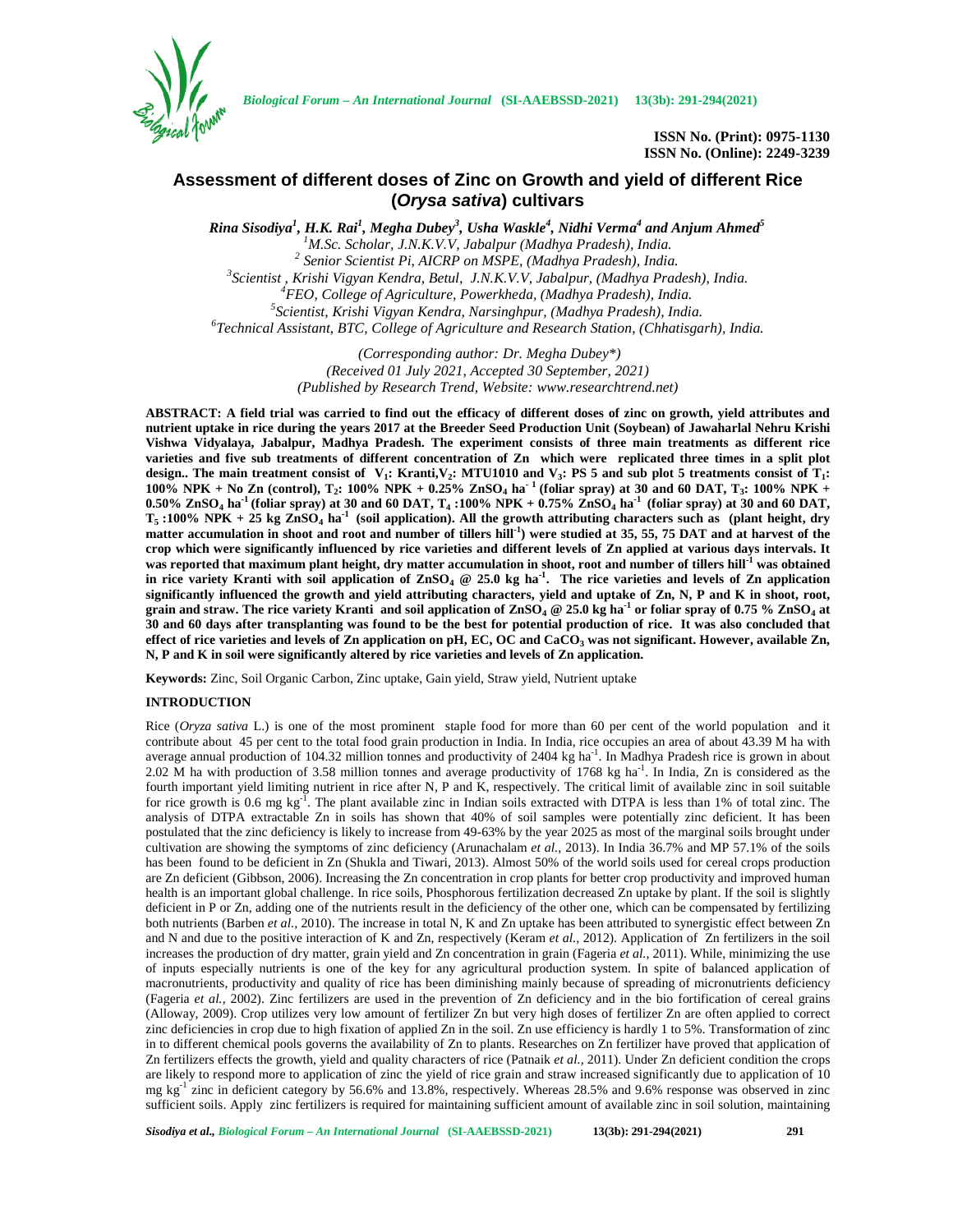adequate availability to seeds and ultimately increases in the crop yield. Zinc application in soils can be done through different practices like soil application, foliar spray, seed treatment, fertigation etc.

## **MATERIAL AND METHOD**

The present investigation entitled "Assessment of different doses of zinc on growth and yield of different Rice (*Orysa sativa*) cultivars was conducted during *kharif* season of 2017 at Breeder Seed Production farm (soybean) of JNKVV, Jabalpur. The soil of the experimental field was medium black clayey (Vertisols). Composite soil sample of 0-15 cm was collected from the experimental field with the help of soil auger following standard procedure to determine the initial properties of soil. Soil sample was air dried in shade and ground by wooden pastle and mortar, thereafter sieved through 2.0 mm sieve and stored in the cloth bag. The mean annual rainfall of Jabalpur was 1350 mm, mostly received during the month of June to September with a little and occasional rainfall in remaining part of year. The mean monthly temperature goes down to the limit of 4 °C during winter while the maximum temperature reaches as high as 45 °C during the summer. Generally, relative humidity remains very low during summer (15 to 30%), moderate during winter (60 to 75%) and it attains higher value (80 to 95%) during rainy season. It is evident from the data that weather conditions were almost favorable for the growth and development of rice. The monsoon commenced in the first week of July and terminated in the second week of October. The total rainfall received during the crop season was 949.1 mm, which was equally distributed in 42 rainy days from first week of July to last week of December. Minimum and maximum mean temperature ranged from 3.9 to 24.6 °C and 26.7 to 33.8 °C respectively. The relative humidity ranged from 82 to 93 % in morning and 21 to 81 % in evening. The mean sunshine hour remained between 1.4 to 9.3 hours per day. The main treatment details are  $V_1$ : Kranti,  $V_2$ : MTU1010 and  $V_3$ : PS 5 and sub plot 5 treatments as  $T_1$ : 100% NPK + No Zn (control),  $T_2$ : 100% NPK + 0.25% ZnSO<sub>4</sub> ha<sup>-1</sup> (foliar spray) at 30 and 60 DAT,  $T_3$ : 100% NPK + 0.50% ZnSO<sub>4</sub> ha<sup>-1</sup> (foliar spray) at 30 and 60 DAT,  $T_4$ : 100% NPK + 0.75% ZnSO<sub>4</sub> ha<sup>-1</sup> (foliar spray) at 30 and 60 DAT,  $T_5$ :100% NPK + 25 kg ZnSO<sub>4</sub> ha<sup>-1</sup> (soil application).

#### **RESULT AND DISCUSSION**

Growth attributing characters like plant height, plant dry matter and number of tillers hill<sup>-1</sup> in various rice varieties at different DAT were observed. The effect of different rice varieties and various levels of zinc application effect on plant height at 35, 55, 75 DAT and at harvest was significant. Maximum plant height was recorded under Kranti followed by MTU 1010 and lowest in PS 5 variety. It was also found that plant height increased progressively with the increase in levels of zinc application and significantly higher plant height was obtained under soil application of  $ZnSO_4 \tQ 25.0$  kg ha<sup>-1</sup> treatment which was statistically at par with those obtained in foliar spray of 0.75 % ZnSO<sub>4</sub> at 30 and 60 DAT treatments. It might be attributed to adequate supply of zinc under these treatments which accelerates the activity of enzymes and auxins metabolism in plants resulted in higher plant height. The results pertaining to effect of rice varieties and levels of zinc application on dry matter accumulation (shoot and root) at different days after transplanting was significant. It was found that dry matter accumulation in shoot and roots increased progressively from 35 DAT till harvest of the crop. Dry matter accumulation in shoot and root was significantly higher in Kranti over MTU 1010 and PS-5 and PS-5 varieties. It might be due to faster biomass accumulation ability of Kranti variety over others. Dry matter accumulation increased by 0.75 % ZnSO<sub>4</sub> foliar application over lower doses of zinc application. Result pertaining to effect of rice varieties and levels of zinc application on number of tillers hill<sup>-1</sup> showed that maximum and significantly higher number of tillers hill<sup>-1</sup> was obtained in Kranti variety under soil application of 25 kg ha<sup>-1</sup> zinc sulphate treatment as compared to other varieties.

It is clearly evident from the result that effect of rice varieties and levels of zinc application directly influenced the available N, P and K contents in soil at 55 DAT and after harvest of the crop and significantly higher available N, P and K in soil was obtained under PS 5 followed by MTU 1010 over Kranti. It might be because of lower withdrawal of nutrients from soil by PS-5 and MTU 1010 as compared to Kranti variety. Results further showed a significantly higher content of available N, P and K in soil under control as compared to higher levels of Zn application. It may be due to poor growth and yield under control caused by sub optimal supply of zinc resulted less uptake of N, P and K from soil. Kranti variety was more than those in MTU 1010 and PS-5 varieties. It might be because of higher shoot and root biomass production at different intervals in Kranti as compared to MTU 1010 and PS-5 varieties. Results further revealed that highest uptake of N, P and K in shoot and root was found in soil application of 25 kg ZnSO<sub>4</sub> ha<sup>-1</sup> treatment followed by foliar spray of 0.75 % ZnSO<sub>4</sub> at 30 and 60 DAT treatment and lowest in control. The increase N and K uptake could be attributed to synergistic effect between N and Zn and due to the positive interaction of K and Zn, respectively.

|                                                            | Number of tillers $hill-1$ |           |               |            |  |  |  |  |
|------------------------------------------------------------|----------------------------|-----------|---------------|------------|--|--|--|--|
| Main plot treatments (Rice varieties)                      | <b>35 DAT</b>              | 55 DAT    | <b>75 DAT</b> | At harvest |  |  |  |  |
| Kranti                                                     | 14.0                       | 16.7      | 16.9          | 15.3       |  |  |  |  |
| <b>MTU 1010</b>                                            | 11.0                       | 12.9      | 13.4          | 13.1       |  |  |  |  |
| <b>PS 5</b>                                                | 9.1                        | 10.7      | 11.6          | 10.4       |  |  |  |  |
| $SEm+$                                                     | 0.38                       | 0.43      | 0.61          | 0.56       |  |  |  |  |
| $CD (p=0.05)$                                              | 1.11                       | 1.20      | 1.79          | 1.63       |  |  |  |  |
| Sub-plot treatments (Zn levels)                            |                            |           |               |            |  |  |  |  |
| Control (No Zn)                                            | 8.0                        | 9.9       | 9.2           | 7.9        |  |  |  |  |
| Foliar sprays of 0.25 % ZnSO <sub>4</sub> at 30 and 60 DAT | 9.9                        | 10.7      | 10.0          | 9.7        |  |  |  |  |
| Foliar sprays of 0.50 % ZnSO <sub>4</sub> at 30 and 60 DAT | 10.8                       | 12.1      | 11.3          | 10.5       |  |  |  |  |
| Foliar sprays of 0.75 % $ZnSO4$ at 30 and 60 DAT           | 12.9                       | 14.6      | 13.8          | 13.4       |  |  |  |  |
| Soil application of $ZnSO_4 \tQ 25.0$ kg ha <sup>-1</sup>  | 14.7                       | 16.1      | 15.0          | 14.5       |  |  |  |  |
| $SEm \pm$                                                  | 0.64                       | 0.53      | 0.48          | 0.39       |  |  |  |  |
| $CD (p=0.05)$                                              | 1.82                       | 1.56      | 1.41          | 1.15       |  |  |  |  |
| <b>Rice Varieties X Zn levels</b>                          | <b>NS</b>                  | <b>NS</b> | <b>NS</b>     | <b>NS</b>  |  |  |  |  |

| Table 1: Effect of zinc application in rice varieties on number of tillers at different intervals. |
|----------------------------------------------------------------------------------------------------|
|----------------------------------------------------------------------------------------------------|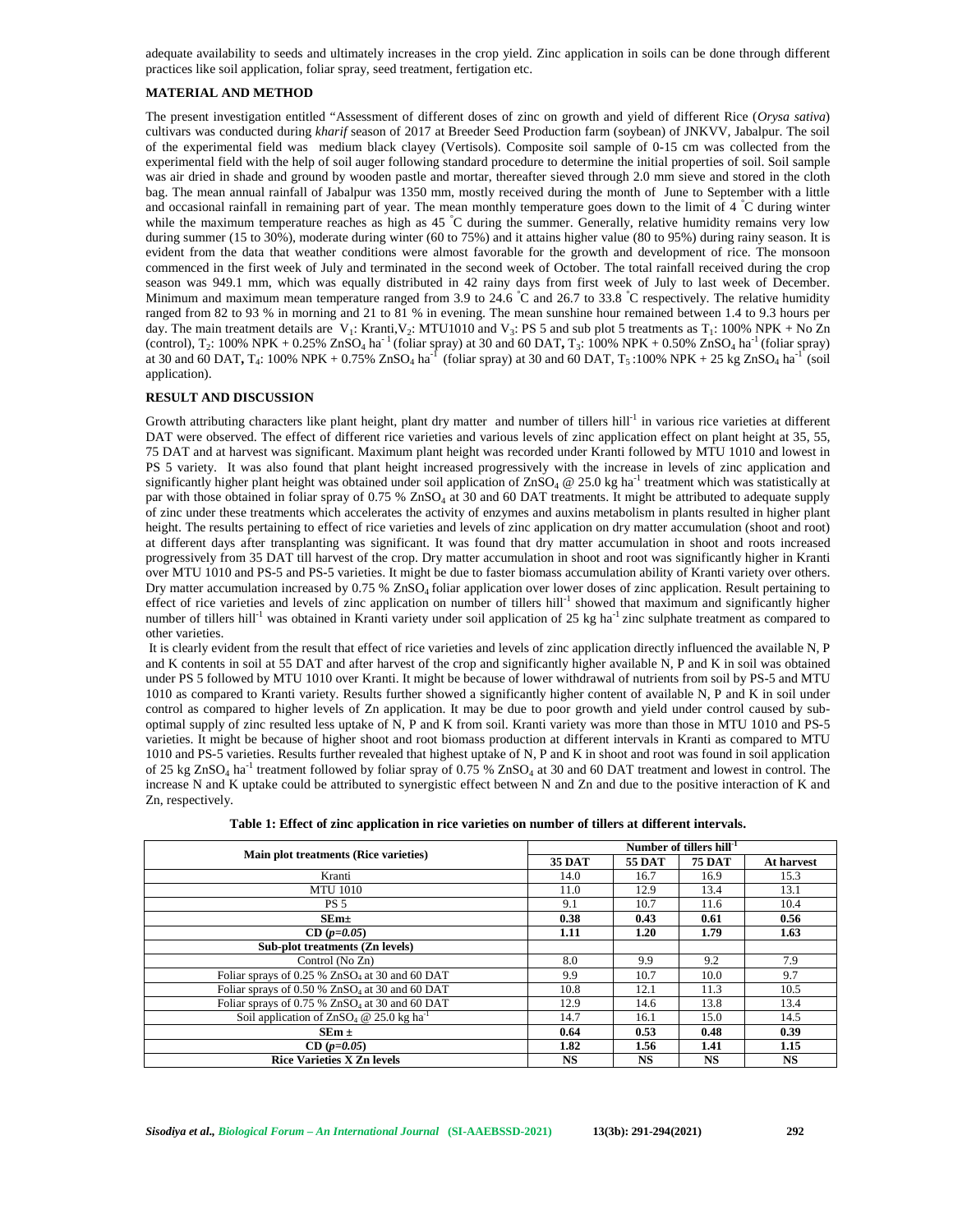It is clearly evident from the result that effect of rice varieties and levels of Zn application directly influenced the concentration of available Zn in soil and a significantly higher available Zn in soil was obtained under PS 5 followed by MTU 1010 over Kranti variety may be due to less biomass production and lower uptake of Zn from soil. Results further showed significantly higher available Zn in soil under higher levels of Zn application and maximum available Zn in soil was obtained under  $25.0 \text{ kg ZnSO}_4$ ha<sup>-1</sup> treatment and minimum in control. It might be because of zinc application and accumulation of residual Zn left after crop harvest. Highest Zn-uptake in grain and straw was obtained in Kranti followed by MTU 1010 and PS-5 varieties. Results further showed a progressive and significant increase in Zn-uptake due to increase in levels of Zn application and maximum Zn-uptake in grain and straw was obtained under  $25.0$  kg  $ZnSO_4$  ha<sup>-1</sup> treatment and minimum in control. Increase in Zn-uptake in grain and straw with zinc levels could be ascribed to the variation in the availability of applied Zn in the root zone and their role in the growth and development which was well supported by the findings of Muthukumararaja and Sriramachandrasekharan (2012).

|                                                              |                             | <b>Yield attributes</b>                | Yield $(kg ha-1)$           |           |              |
|--------------------------------------------------------------|-----------------------------|----------------------------------------|-----------------------------|-----------|--------------|
| Main plot treatments (Rice varieties)                        | Panicles hill <sup>-1</sup> | <b>Grains</b><br>panicle <sup>-1</sup> | 1000-grains<br>weight $(g)$ | Grain     | <b>Straw</b> |
| Kranti                                                       | 13.8                        | 107.9                                  | 25.3                        | 4011      | 5670         |
| <b>MTU 1010</b>                                              | 11.2                        | 92.7                                   | 24.4                        | 3487      | 5006         |
| <b>PS 5</b>                                                  | 9.5                         | 78.5                                   | 24.1                        | 3190      | 4630         |
| $SEm+$                                                       | 0.79                        | 4.96                                   | 0.31                        | 103.5     | 193.8        |
| $CD (p=0.05)$                                                | 2.35                        | 14.76                                  | 0.88                        | 298.3     | 569.2        |
| Sub-plot treatments (Zn levels)                              |                             |                                        |                             |           |              |
| Control (No Zn)                                              | 6.3                         | 79.9                                   | 24.6                        | 2947      | 4294         |
| Foliar sprays of 0.25 % $ZnSO4$ at 30 and 60 DAT             | 8.1                         | 84.7                                   | 23.8                        | 3179      | 4385         |
| Foliar sprays of 0.50 % $ZnSO4$ at 30 and 60 DAT             | 9.3                         | 88.9                                   | 25.2                        | 3285      | 4700         |
| Foliar sprays of $0.75\%$ ZnSO <sub>4</sub> at 30 and 60 DAT | 11.5                        | 97.6                                   | 25.5                        | 3627      | 5039         |
| Soil application of $ZnSO_4 \tQ 25.0$ kg ha <sup>-1</sup>    | 12.4                        | 105.3                                  | 25.6                        | 3746      | 5213         |
| $SEm \pm$                                                    | 0.54                        | 5.20                                   | 0.32                        | 117.6     | 189.4        |
| $CD (p=0.05)$                                                | 1.59                        | 9.14                                   | 0.93                        | 339.8     | 547.9        |
| <b>Rice Varieties X Zn levels</b>                            | <b>NS</b>                   | <b>NS</b>                              | <b>NS</b>                   | <b>NS</b> | <b>NS</b>    |

|  |  |  |  |  |  | Table 2: Effect of zinc application in rice varieties on yield attributes. |  |
|--|--|--|--|--|--|----------------------------------------------------------------------------|--|
|  |  |  |  |  |  |                                                                            |  |

**Table 3: Effect of zinc application in rice varieties at different intervals.**

| <b>Main plot treatments</b><br>(Rice varieties)     | <b>Soil Organic Carbon</b><br>$(g \text{ kg}^{-1})$ |                      | Calcium<br>Carbonate<br>(%) |                  | <b>Available N</b><br>$(kg ha-1)$ |                  | <b>Available P</b><br>$(\textbf{k} \textbf{g} \textbf{h} \textbf{a}^{-1})$ |                         | <b>Available K</b><br>$(\text{kg} \text{ha}^{-1})$ |                         | <b>Available Zinc</b><br>$(mg kg-1)$ |                         |
|-----------------------------------------------------|-----------------------------------------------------|----------------------|-----------------------------|------------------|-----------------------------------|------------------|----------------------------------------------------------------------------|-------------------------|----------------------------------------------------|-------------------------|--------------------------------------|-------------------------|
|                                                     |                                                     | 55 DAT After harvest | 55<br><b>DAT</b>            | After<br>harvest | 55<br><b>DAT</b>                  | 55<br><b>DAT</b> | After<br><b>Harvest</b>                                                    | After<br><b>Harvest</b> | 55<br><b>DAT</b>                                   | After<br><b>Harvest</b> | 55<br><b>DAT</b>                     | After<br><b>Harvest</b> |
| Kranti                                              | 6.21                                                | 6.33                 | 6.32                        | 6.52             | 176.5                             | 160.7            | 13.6                                                                       | 11.4                    | 219.3                                              | 210.2                   | 0.63                                 | 0.61                    |
| <b>MTU 1010</b>                                     | 6.25                                                | 6.29                 | 6.53                        | 6.67             | 181.4                             | 169.2            | 14.5                                                                       | 11.9                    | 226.5                                              | 212.9                   | 0.66                                 | 0.63                    |
| PS <sub>5</sub>                                     | 6.44                                                | 6.50                 | 6.79                        | 6.59             | 182.6                             | 174.8            | 15.7                                                                       | 13.2                    | 231.8                                              | 219.6                   | 0.67                                 | 0.65                    |
| $SEm+$                                              | 0.164                                               | 0.284                | 0.134                       | 0.138            | 1.53                              | 1.74             | 0.113                                                                      | 0.129                   | 6.92                                               | 7.76                    | 0.008                                | 0.012                   |
| $CD(p=0.05)$                                        | <b>NS</b>                                           | <b>NS</b>            | <b>NS</b>                   | <b>NS</b>        | 4.43                              | 4.93             | 0.326                                                                      | 0.381                   | <b>NS</b>                                          | <b>NS</b>               | 0.022                                | 0.034                   |
| Sub-plot treatments (Zn levels)                     |                                                     |                      |                             |                  |                                   |                  |                                                                            |                         |                                                    |                         |                                      |                         |
| Control (No Zn)                                     | 6.10                                                | 6.18                 | 6.27                        | 6.50             | 191.4                             | 179.3            | 15.9                                                                       | 13.9                    | 246.4                                              | 235.8                   | 0.69                                 | 0.65                    |
| Foliar sprays of 0.25 %<br>$ZnSO4$ at 30 and 60 DAT | 6.18                                                | 6.20                 | 6.48                        | 6.52             | 180.0                             | 167.6            | 14.3                                                                       | 12.8                    | 233.7                                              | 224.5                   | 0.64                                 | 0.62                    |
| Foliar sprays of 0.50 %<br>$ZnSO4$ at 30 and 60 DAT | 6.31                                                | 6.33                 | 6.48                        | 6.54             | 178.1                             | 161.7            | 13.6                                                                       | 11.5                    | 218.9                                              | 210.4                   | 0.68                                 | 0.64                    |
| Foliar sprays of 0.75 %<br>$ZnSO4$ at 30 and 60 DAT | 6.35                                                | 6.52                 | 6.78                        | 6.69             | 173.3                             | 156.7            | 13.2                                                                       | 10.9                    | 212.6                                              | 207.6                   | 0.67                                 | 0.63                    |
| Soil application of<br>$ZnSO_4 \t@ 25.0 kg ha^{-1}$ | 6.46                                                | 6.60                 | 6.72                        | 6.66             | 174.1                             | 159.4            | 13.6                                                                       | 11.3                    | 216.8                                              | 209.8                   | 0.72                                 | 0.68                    |
| $SEm \pm$                                           | 0.230                                               | 0.212                | 0.273                       | 0.214            | 3.25                              | 3.11             | 0.117                                                                      | 0.108                   | 8.45                                               | 7.86                    | 0.016                                | 0.011                   |
| $CD(p=0.05)$                                        | <b>NS</b>                                           | <b>NS</b>            | <b>NS</b>                   | <b>NS</b>        | 9.17                              | 8.84             | 0.345                                                                      | 0.296                   | 14.89                                              | 21.82                   | 0.045                                | 0.031                   |
| <b>Zn levels X Rice Varieties</b>                   | <b>NS</b>                                           | <b>NS</b>            | <b>NS</b>                   | <b>NS</b>        | <b>NS</b>                         | <b>NS</b>        | <b>NS</b>                                                                  | <b>NS</b>               | <b>NS</b>                                          | <b>NS</b>               | <b>NS</b>                            | <b>NS</b>               |
| Initial value                                       | 6.45                                                |                      | 6.70                        |                  | 178.6                             |                  | 11.8                                                                       |                         | 261.8                                              |                         | 0.71                                 |                         |

## **SUMMARY**

All the growth and yield attributing characters like (plant height, dry matter accumulation in shoot and root and number of tillers hill<sup>-1</sup>) studied at 35, 55, 75 DAT and at harvest of the crop were significantly influenced by rice varieties and levels of Zn application at different days intervals. Maximum plant height, dry matter accumulation in shoot and root and number of tillers hill<sup>-1</sup> was obtained in Kranti variety under at soil application of  $ZnSO_4 \otimes 25.0$  kg ha<sup>-1</sup> treatment and minimum in control. The rice varieties and levels of Zn application significantly influenced the growth and yield attributing characters, yield and uptake of Zn, N, P and K in shoot, root, grain and straw. Kranti variety and soil application of  $ZnSO_4 \otimes 25.0$  kg ha<sup>-1</sup> or foliar spray of 0.75 % ZnSO<sup>4</sup> at 30 and 60 days after transplanting was found best for potential production of rice. It was also concluded that effect